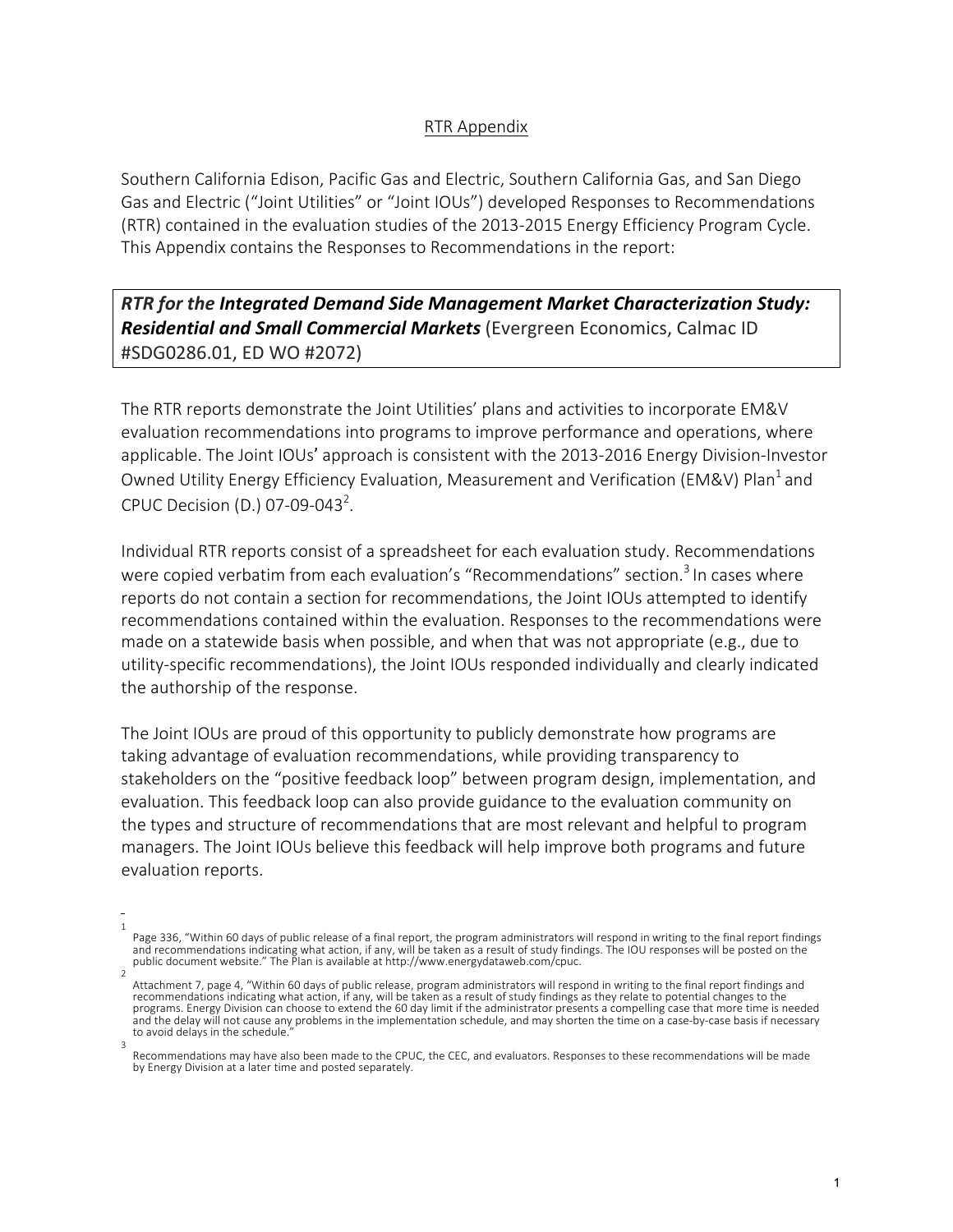## **Response to Recommendations (RTR) in Impact, Process, and Market Assessment Studies**

**Integrated Demand Side Management Market Characterization Study: Residential and Small Commercial Markets Study Title:** 

**IDSM Program:** 

**Evergreen Economics** Author:

**SDG0286.01 Calmac ID:**

**2072 ED WO:** 

## Link to Report: http://calmac.org/publications/IDSM\_MarketStudy\_SmComRes\_Final.pdf

| Item#          | Page # |                                                                                                                                                                                                                            | <b>Best Practice / Recommendations</b>                                                                                                                                                                                                                                                                                    | <b>Recommendation</b><br><b>Recipient</b> | <b>Disposition</b><br>(Accepted,<br>Rejected, or<br>Other) | <b>Disposition Notes</b><br>(e.g. Description of specific program change or Reason for rejection or Under<br>further review)                                                                                                                                                                                                                                                                                                                                                                                                                                               |
|----------------|--------|----------------------------------------------------------------------------------------------------------------------------------------------------------------------------------------------------------------------------|---------------------------------------------------------------------------------------------------------------------------------------------------------------------------------------------------------------------------------------------------------------------------------------------------------------------------|-------------------------------------------|------------------------------------------------------------|----------------------------------------------------------------------------------------------------------------------------------------------------------------------------------------------------------------------------------------------------------------------------------------------------------------------------------------------------------------------------------------------------------------------------------------------------------------------------------------------------------------------------------------------------------------------------|
|                | 86     | We recommend that the IOUs and the CPUC consider utilizing existing and/or future research to<br>support efforts to establish continuous engagement with customers via online tools and<br>complementary outreach efforts. |                                                                                                                                                                                                                                                                                                                           | IOUs and CPUC                             | Accepted                                                   | Each of the IOUs are continously improving online offering to our customers.<br>Examples include enhancement of Business Energy Solution from both<br>SDG&E and PGE, and the recent update of the Energy Efficiency Audit Tool<br>from SCE. Each of the IOU's send out surveys and gathers input related to the<br>tools and incorporate the responses as feasible.                                                                                                                                                                                                        |
| 1a             | 86     |                                                                                                                                                                                                                            | The frequency and motivations behind their use of IOU online tools,<br>with a focus on identifying drivers for repeated exposures.                                                                                                                                                                                        | <b>IOUs and CPUC</b>                      | Accepted                                                   | The tools developed today by the IOUs focus on the motivational factors of<br>the customers and will continue to improve over time. There is applied logic<br>for recommendations and tips that are provided to customers who complete<br>the online audit. The IOUs believe this is an area available for future research<br>studies to improve the offerings and the best ways to use data analytics for<br>our respective customers. All research is contingent upon the CPUC's<br>approval for proposed research.                                                      |
| 1 <sub>b</sub> | 86     |                                                                                                                                                                                                                            | The success and accuracy of personalized features-including<br>whether business types and household features reflected in the<br>tools are accurate, what types of information are most important to<br>the perceived degree of personalization, and the role of<br>personalization in driving repeated use of the tools. | IOUs and CPUC                             | Accepted                                                   | Each of the IOUs continues to use extensive data analytics to help ensure a<br>positive customer experience while fitting the needs of the customer. As the<br>IOUs develop more extensive data points with the existing offerings that will<br>serve as a good reference point for additional customization. There is also an<br>opportunity for additional studies to better understand the best ways to<br>customize information for the customers in our respective service territories.<br>All research is contingent upon the CPUC's approval for proposed research. |
| 1 <sub>c</sub> | 86     | More specifically,<br>consideration should be                                                                                                                                                                              | The role of energy consumption feedback on a customer's degree of<br>continuous engagement. This could include presence of in-home<br>displays, Home Energy Reports, and other AMI-enabled and/or<br>Green Button applications.                                                                                           | <b>IOUs and CPUC</b>                      | Accepted                                                   | Each of the IOUs currently offers programs that support this recommendation<br>and would be willing to entertain the offer to complete additional studies in<br>these areas. All research is contingent upon the CPUC's approval for<br>proposed research.                                                                                                                                                                                                                                                                                                                 |
| 1 <sub>d</sub> | 86     | given to analyzing tracking<br>data and gathering feedback<br>from customers regarding:                                                                                                                                    | Whether information is clear and successful in communicating IDSM<br>solutions, with a focus on measuring the educational success of the<br>tools, particularly for frequent users.                                                                                                                                       | IOUs and CPUC                             | Accepted                                                   | Each IOU is continually improving their online tools with reporting and new<br>functionalities to help customers learn about IDSM solutions and tips.<br>Information from users that are the most engaged in the tools are surveyed<br>for additional information and feedback is incorporated as necessary. There<br>is an opportunity for additional studies to further understand the best ways to<br>communicate IDSM solutions. All research is contingent upon the CPUC's<br>approval for proposed research.                                                         |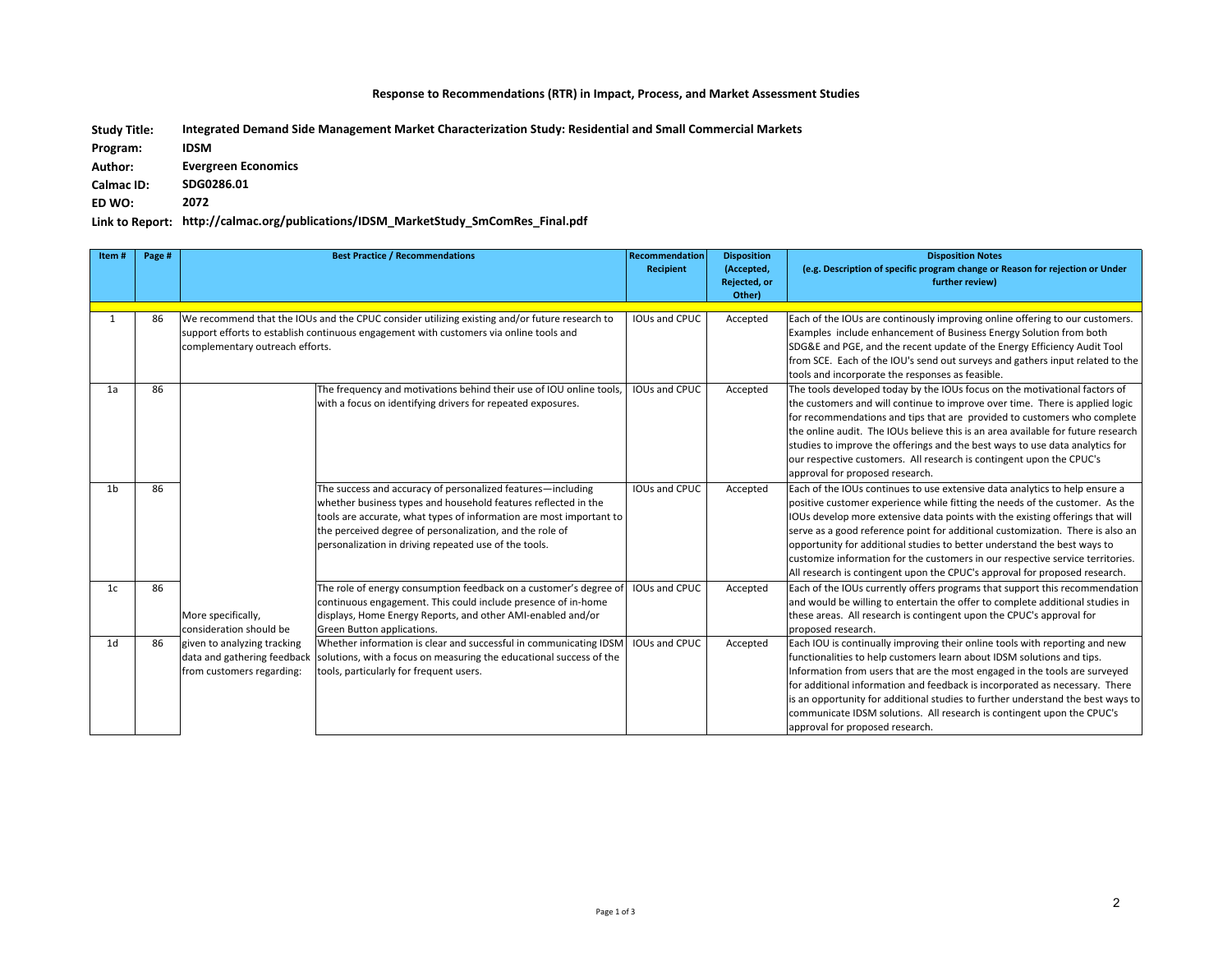| Item#          | Page # | <b>Best Practice / Recommendations</b>                                                                                                                                                                                                                                                                                                                                                                                                                                                                                                                                                                                                                                                                                                                                                                                                                                                                                                                                                                                                                                                                                                                    | Recommendation<br><b>Recipient</b> | <b>Disposition</b><br>(Accepted,<br>Rejected, or<br>Other) | <b>Disposition Notes</b><br>(e.g. Description of specific program change or Reason for rejection or Under<br>further review)                                                                                                                                                                                                                                                                                                                                                                                                                                                                                                                                                                                                                                                                                                                                                                                                                                                                                                                                                                                                                                             |
|----------------|--------|-----------------------------------------------------------------------------------------------------------------------------------------------------------------------------------------------------------------------------------------------------------------------------------------------------------------------------------------------------------------------------------------------------------------------------------------------------------------------------------------------------------------------------------------------------------------------------------------------------------------------------------------------------------------------------------------------------------------------------------------------------------------------------------------------------------------------------------------------------------------------------------------------------------------------------------------------------------------------------------------------------------------------------------------------------------------------------------------------------------------------------------------------------------|------------------------------------|------------------------------------------------------------|--------------------------------------------------------------------------------------------------------------------------------------------------------------------------------------------------------------------------------------------------------------------------------------------------------------------------------------------------------------------------------------------------------------------------------------------------------------------------------------------------------------------------------------------------------------------------------------------------------------------------------------------------------------------------------------------------------------------------------------------------------------------------------------------------------------------------------------------------------------------------------------------------------------------------------------------------------------------------------------------------------------------------------------------------------------------------------------------------------------------------------------------------------------------------|
| 1e             | 86     | What the primary motivations are for creating tool-based long-term<br>energy plans and updating them.                                                                                                                                                                                                                                                                                                                                                                                                                                                                                                                                                                                                                                                                                                                                                                                                                                                                                                                                                                                                                                                     | IOUs and CPUC                      | Accepted                                                   | As more information becomes available to the IOUs additional customization<br>can be made based on the customers long term energy plans and the best<br>ways for the IOUs to engage with that customer. This idea aligns more with<br>the customer journey, wherein the connection with the customer is made and<br>then walked through a variety of tools and potential interventions the<br>customer can do to help them reduce their energy consumption, reduce their<br>monthly bill and potentially engage in other programs available such as DR.<br>There is an opporutnity for additional studies to better understand the<br>customers long term energy plans and the best ways to engage with them. All<br>research is contingent upon the CPUC's approval for proposed research.                                                                                                                                                                                                                                                                                                                                                                              |
| 1 <sup>f</sup> | 86     | Feedback regarding the usability of the tools for customers seeking<br>both basic and detailed IDSM information.                                                                                                                                                                                                                                                                                                                                                                                                                                                                                                                                                                                                                                                                                                                                                                                                                                                                                                                                                                                                                                          | IOUs and CPUC                      | Accepted                                                   | Evaluations are on going to understand and improve customer impacts and<br>the feedback that is gathered is incorporated as necessary and feasible.                                                                                                                                                                                                                                                                                                                                                                                                                                                                                                                                                                                                                                                                                                                                                                                                                                                                                                                                                                                                                      |
| $\overline{2}$ | 86-87  | We recommend the IOUs and the CPUC consider investigating the power of various events or<br>circumstances in predicting highly receptive IDSM need states. The data available to support<br>targeted marketing to customers experiencing those events or circumstances should be<br>considered in parallel, and may largely drive the focus of this research area. We recommend<br>considering research into the following events that may correlate with more receptive need<br>states:<br>Recent changes in household occupancy, such as marriage/co-habitation, a new baby, or a<br>son/daughter leaving home;<br>. Customers entering the housing market;<br>· Refinancing of customers' homes;<br>. Applications for home equity loans by customers;<br>Planning a roof replacement;<br>• Addressing old or failing HVAC equipment;<br>Customers considering installation of Solar PV;<br>• Starting or expansion of customers' businesses;<br>Application for business loan or line of credit;<br>. Subscribing to architecture and design journals or magazines;                                                                                   | IOUs and CPUC                      | Other                                                      | There was a study completed by Evergreen under management by the ED,<br>which looked at various drivers and barriers to IDSM uptake and evaluated<br>the role of various customer "need states" on predicting IDSM adoption. This<br>study can be found on CALMAC as study number CPU120.01. All of the IOUs<br>gather substantial information regarding customers in a large variety of ways.<br>A few examples, would be capitalizing on Move in / Move out services, online<br>and physical audits and On Bill Financing. Further, each of the IOUs use both<br>internal research and external research studies and market reports to further<br>develop marketing plans for customers. Customer Privacy is incredibly<br>important to all the IOUs and is highly respected. The IOUs do not want to<br>create the feeling of overstepping its scope which a few of the<br>recommendations appear to be potentially inapporpriate for the utility to<br>engage in. There is an opportunity for additional studies to further<br>understand the best ways to communicate IDSM solutions. All research is<br>contingent upon the CPUC's approval for proposed research. |
| $\overline{3}$ | 87     | We recommend the IOUs continue to leverage the opportunity presented by the transition of<br>small commercial customers to TOU rates to raise IDSM knowledge and awareness. This transition<br>offers both a rare instance of IOU focus on this relatively hard-to-reach customer segment, as well<br>as a 'teachable moment' where customers may be more receptive to energy management<br>information than during times where energy procurement is 'business-as-usual'.                                                                                                                                                                                                                                                                                                                                                                                                                                                                                                                                                                                                                                                                                | IOUs and CPUC                      | Accepted                                                   | The IOUs agree and puts this integration into practice through IDSM<br>marketing on a regular basis. The IOUs consistantly use Time of Use and Time<br>of Use with a DR component in outreach and communications as an IDSM<br>awarness vehicle. *SoCalGas currently does not offer TOU pricing or DR<br>programs.                                                                                                                                                                                                                                                                                                                                                                                                                                                                                                                                                                                                                                                                                                                                                                                                                                                       |
| Δ              | 87     | We recommend the IOUs and the CPUC consider rate-based and integrated programmatic<br>changes. Due to the compartmentalization and narrowly defined fields of DSM specialization,<br>success in creating IDSM awareness and promoting the uptake of IDSM solutions may require a<br>combination of policy and programmatic support. Recent updates to Title 24 building codes and<br>ZNE initiatives are both very positive developments for promoting IDSM. These changes present<br>an opportunity to leverage new levels of attention on the importance of energy management and<br>IDSM solutions, but to be successful they will also require strong programmatic support. We<br>recommend the IOUs leverage changes in Title 24 building codes as a platform for IDSM<br>education, as well as to facilitate greater levels of code compliance and intelligent IDSM uptake.<br>Given the history of low levels of code compliance, there could even be a justification for direct<br>program support to bring customers up to code, especially as the code becomes more stringent.<br>Otherwise significant IDSM opportunities may remain untapped. | IOUs and CPUC                      | Accepted                                                   | The IOUs agree that the code change is a good platform to educate customers<br>on IDSM programs and are using that as a platform when appropriate.                                                                                                                                                                                                                                                                                                                                                                                                                                                                                                                                                                                                                                                                                                                                                                                                                                                                                                                                                                                                                       |
| 4a             | 87     | New construction programs offering design assistance, as well as<br>workforce education and training efforts will help to ensure the<br>codes are implemented intelligently and consistently with their<br>intention.                                                                                                                                                                                                                                                                                                                                                                                                                                                                                                                                                                                                                                                                                                                                                                                                                                                                                                                                     | IOUs and CPUC                      | Accepted                                                   | The IOUs will continue to offer design assistance as well as education and<br>training related to code.                                                                                                                                                                                                                                                                                                                                                                                                                                                                                                                                                                                                                                                                                                                                                                                                                                                                                                                                                                                                                                                                  |